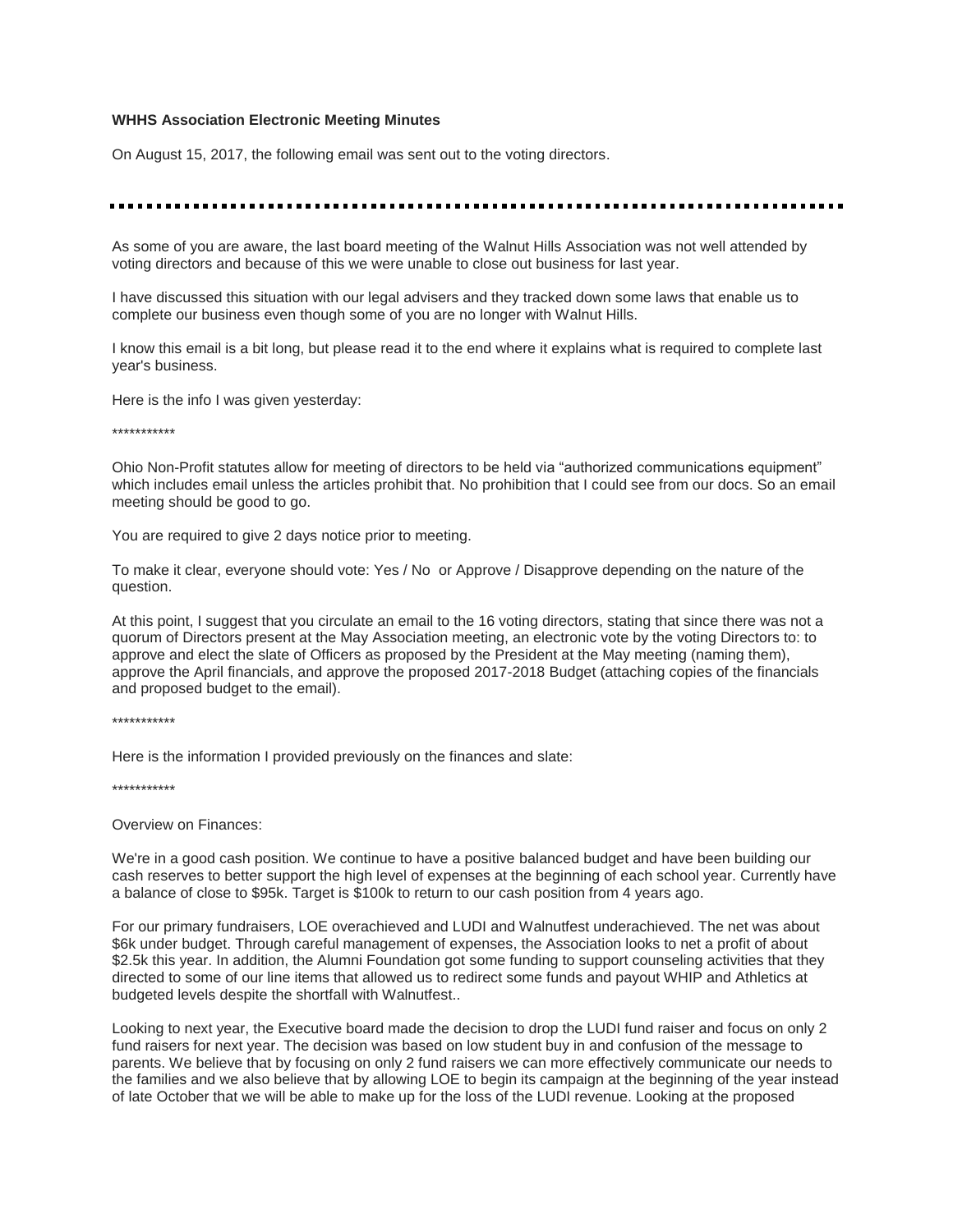budget for next year we took a conservative approach and left LOE at this year's levels rather than including the full amount from LUDI. We want to make sure that we don't over extend ourselves if this decision turns out to be wrong. Most other expenses track what we spent this year creating a break even budget.

Overview of Slate:

We have good candidates covering at least one chair in every position. We would like to add an additional chair for LOE and Walnutfest but need to work with Amanda and Cindy to make sure that we select someone they would be comfortable working with. We have begun that dialog. We are currently short on one 9th grade liaison. We've had dozens of candidates suggested but they have all turned down the position. The nominating committee is asking the board to approve the existing slate for next year and we will continue to work on the few remaining positions.

\*\*\*\*\*\*\*\*\*\*\*

So with this in mind, I need each of you to vote via email by replying to me.

Approve or Disapprove of March Minutes Approve or Disapprove of May financials Approve or Disapprove of proposed 2017-2018 budget Approve or Disapprove of Slate

Per the statutes, we would like to collect all of the votes within the 2 days notice, so please reply ASAP.

Thanks, Bill

These are the responses I received.

## Aug 15

#### **Julie Smyth <j.smyth@zoomtown.com>** Approve or Disapprove of March Minutes Approve or Disapprove of May financials Approve or Disapprove of proposed 2017-2018 budget Approve or Disapprove of Slate

I VOTE APPROVE ALL OF THE ABOVE

### **Dylan Mosby <dylanmosby@gmail.com>**

Approve of all.

### **Melissa Murphy <mlmurphy@fuse.net>**

Bill, my votes are in red below next to each item. Approve or Disapprove of March Minutes- Approve Approve or Disapprove of May financials- Approve Approve or Disapprove of proposed 2017-2018 budget-Approve Approve or Disapprove of Slate-Approve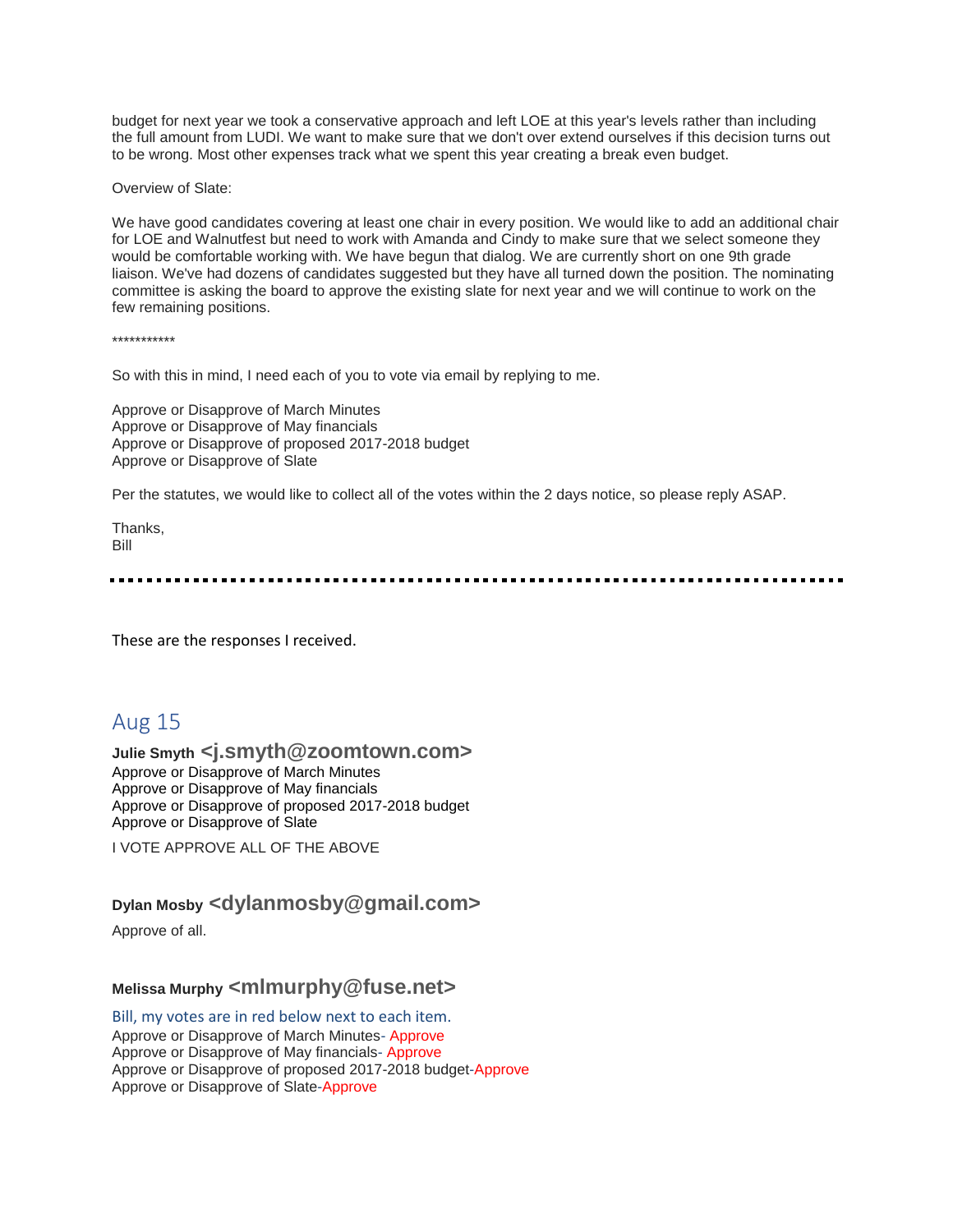### **Janiene Baker <jmbaker@zoomtown.com>**

I approve of the March minutes I approve of the May Financials I approve of the 2017-2018 budget I approve of the Slate

## **R&S Holtman <theholtmans@yahoo.com>**

Hi Bill,

I vote to approve all of the following: March minutes May financials Proposed 2017-18 budget and The slate.

# Aug 16

### **wendy benedict <wbbenedict@hotmail.com>**

Thanks, Bill. I vote to approve all four items (minutes, financials, budget, and slate). Thanks-Wendy

### **iam toshag <toshagannaway@gmail.com>**

Hello Everyone,

I APPROVE the minutes, the Financials, the Slate and the proposed budget.

Thanks, Tosha

## **sarah Goss <selizabethgoss@gmail.com>**

Hello All,

As an active voting member of 2016-2017 year I Approve March Minutes I Approve May financials I Approve proposed 2017-2018 budget I Approve Slate.

### **Adrienne Brandicourt <ambrandicourt@gmail.com>**

Approve of May financials. Approve of proposed 2017-2018 budget. Approve of Slate.

Approve of March Minutes **after** corrections to correctly state that Motions were made, then seconded, then approved by how many members approved (any abstentions or disapprovals should also be noted).